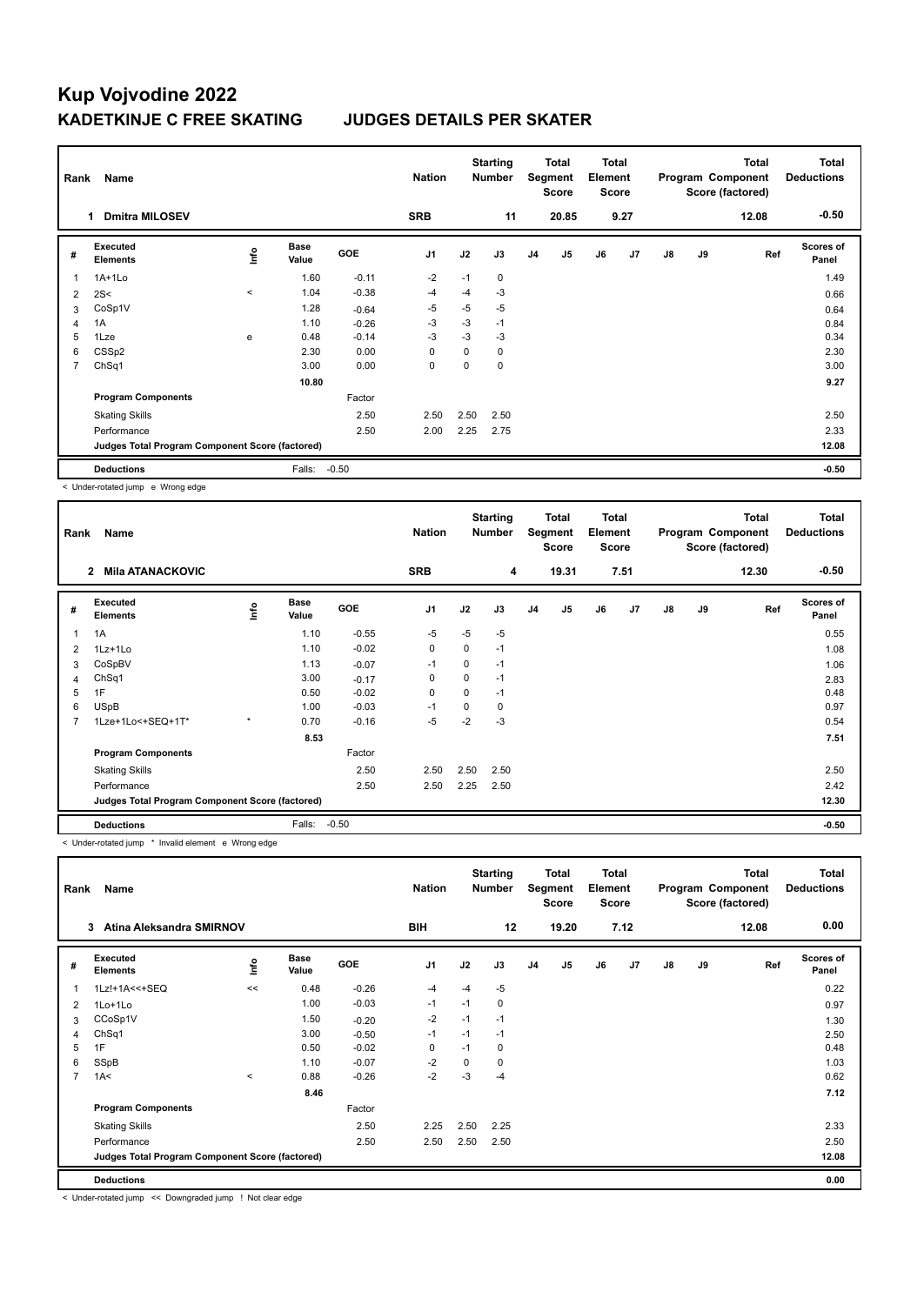| Rank           | Name                                            |      |                      |            | <b>Nation</b>  |      | <b>Starting</b><br><b>Number</b> |                | <b>Total</b><br>Segment<br><b>Score</b> | Total<br>Element<br><b>Score</b> |                |               |    | <b>Total</b><br>Program Component<br>Score (factored) | Total<br><b>Deductions</b> |
|----------------|-------------------------------------------------|------|----------------------|------------|----------------|------|----------------------------------|----------------|-----------------------------------------|----------------------------------|----------------|---------------|----|-------------------------------------------------------|----------------------------|
|                | <b>Mariia BAZDYREVA</b><br>4                    |      |                      |            | <b>SRB</b>     |      | 8                                |                | 16.93                                   |                                  | 6.92           |               |    | 10.01                                                 | 0.00                       |
| #              | Executed<br><b>Elements</b>                     | lnfo | <b>Base</b><br>Value | <b>GOE</b> | J <sub>1</sub> | J2   | J3                               | J <sub>4</sub> | J <sub>5</sub>                          | J6                               | J <sub>7</sub> | $\mathsf{J}8$ | J9 | Ref                                                   | <b>Scores of</b><br>Panel  |
|                | $1S+1T$                                         |      | 0.80                 | $-0.04$    | $-1$           | $-1$ | $-1$                             |                |                                         |                                  |                |               |    |                                                       | 0.76                       |
| 2              | <b>USpB</b>                                     |      | 1.00                 | $-0.03$    | -1             | 0    | 0                                |                |                                         |                                  |                |               |    |                                                       | 0.97                       |
| 3              | 1Lze                                            | e    | 0.48                 | $-0.14$    | -3             | $-3$ | $-3$                             |                |                                         |                                  |                |               |    |                                                       | 0.34                       |
| 4              | SSpB                                            |      | 1.10                 | $-0.18$    | $-2$           | $-3$ | 0                                |                |                                         |                                  |                |               |    |                                                       | 0.92                       |
| 5              | $1F+1Lo$                                        |      | 1.00                 | $-0.02$    | 0              | 0    | $-1$                             |                |                                         |                                  |                |               |    |                                                       | 0.98                       |
| 6              | 1Lo                                             |      | 0.50                 | $-0.05$    | $-1$           | $-1$ | $-1$                             |                |                                         |                                  |                |               |    |                                                       | 0.45                       |
| $\overline{7}$ | ChSq1                                           |      | 3.00                 | $-0.50$    | $-1$           | $-1$ | $-1$                             |                |                                         |                                  |                |               |    |                                                       | 2.50                       |
|                |                                                 |      | 7.88                 |            |                |      |                                  |                |                                         |                                  |                |               |    |                                                       | 6.92                       |
|                | <b>Program Components</b>                       |      |                      | Factor     |                |      |                                  |                |                                         |                                  |                |               |    |                                                       |                            |
|                | <b>Skating Skills</b>                           |      |                      | 2.50       | 1.75           | 1.75 | 2.00                             |                |                                         |                                  |                |               |    |                                                       | 1.83                       |
|                | Performance                                     |      |                      | 2.50       | 2.25           | 2.00 | 2.25                             |                |                                         |                                  |                |               |    |                                                       | 2.17                       |
|                | Judges Total Program Component Score (factored) |      |                      |            |                |      |                                  |                |                                         |                                  |                |               |    |                                                       | 10.01                      |
|                | <b>Deductions</b>                               |      |                      |            |                |      |                                  |                |                                         |                                  |                |               |    |                                                       | 0.00                       |

e Wrong edge

| Rank | Name                                            |      |                      |            | <b>Nation</b>  |      | <b>Starting</b><br><b>Number</b> |                | <b>Total</b><br>Segment<br>Score | <b>Total</b><br>Element<br>Score |                |               |    | <b>Total</b><br>Program Component<br>Score (factored) | <b>Total</b><br><b>Deductions</b> |
|------|-------------------------------------------------|------|----------------------|------------|----------------|------|----------------------------------|----------------|----------------------------------|----------------------------------|----------------|---------------|----|-------------------------------------------------------|-----------------------------------|
|      | Talija KARAN<br>5                               |      |                      |            | <b>SRB</b>     |      | 6                                |                | 15.73                            |                                  | 7.40           |               |    | 8.33                                                  | 0.00                              |
| #    | Executed<br><b>Elements</b>                     | ١nf٥ | <b>Base</b><br>Value | <b>GOE</b> | J <sub>1</sub> | J2   | J3                               | J <sub>4</sub> | J5                               | J6                               | J <sub>7</sub> | $\mathsf{J}8$ | J9 | Ref                                                   | Scores of<br>Panel                |
| 1    | $1W+1L0$                                        |      | 0.80                 | $-0.05$    | $-1$           | $-1$ | $-1$                             |                |                                  |                                  |                |               |    |                                                       | 0.75                              |
| 2    | 1F                                              |      | 0.50                 | $-0.10$    | $-2$           | $-3$ | $-1$                             |                |                                  |                                  |                |               |    |                                                       | 0.40                              |
| 3    | CoSpBV                                          |      | 1.13                 | $-0.15$    | $-2$           | $-1$ | $-1$                             |                |                                  |                                  |                |               |    |                                                       | 0.98                              |
| 4    | ChSq1                                           |      | 3.00                 | 0.00       | 0              | 0    | 0                                |                |                                  |                                  |                |               |    |                                                       | 3.00                              |
| 5    | $1S+1L0$                                        |      | 0.90                 | $-0.05$    | $-1$           | $-1$ | $-1$                             |                |                                  |                                  |                |               |    |                                                       | 0.85                              |
| 6    | 1Lze                                            | e    | 0.48                 | $-0.16$    | $-4$           | $-3$ | $-3$                             |                |                                  |                                  |                |               |    |                                                       | 0.32                              |
| 7    | SSpB                                            |      | 1.10                 | 0.00       | 0              | 0    | 0                                |                |                                  |                                  |                |               |    |                                                       | 1.10                              |
|      |                                                 |      | 7.91                 |            |                |      |                                  |                |                                  |                                  |                |               |    |                                                       | 7.40                              |
|      | <b>Program Components</b>                       |      |                      | Factor     |                |      |                                  |                |                                  |                                  |                |               |    |                                                       |                                   |
|      | <b>Skating Skills</b>                           |      |                      | 2.50       | 1.50           | 1.50 | 1.75                             |                |                                  |                                  |                |               |    |                                                       | 1.58                              |
|      | Performance                                     |      |                      | 2.50       | 1.75           | 1.50 | 2.00                             |                |                                  |                                  |                |               |    |                                                       | 1.75                              |
|      | Judges Total Program Component Score (factored) |      |                      |            |                |      |                                  |                |                                  |                                  |                |               |    |                                                       | 8.33                              |
|      | <b>Deductions</b>                               |      |                      |            |                |      |                                  |                |                                  |                                  |                |               |    |                                                       | 0.00                              |

e Wrong edge

| Rank           | Name                                            |                         |                      |         | <b>Nation</b>  |             | <b>Starting</b><br><b>Number</b> |                | <b>Total</b><br>Segment<br><b>Score</b> | <b>Total</b><br>Element<br><b>Score</b> |                |               |    | <b>Total</b><br>Program Component<br>Score (factored) | Total<br><b>Deductions</b> |
|----------------|-------------------------------------------------|-------------------------|----------------------|---------|----------------|-------------|----------------------------------|----------------|-----------------------------------------|-----------------------------------------|----------------|---------------|----|-------------------------------------------------------|----------------------------|
|                | <b>Jana TRIVALIC</b><br>6                       |                         |                      |         | <b>SRB</b>     |             | 1                                |                | 15.28                                   |                                         | 7.02           |               |    | 8.76                                                  | $-0.50$                    |
| #              | Executed<br><b>Elements</b>                     | lnfo                    | <b>Base</b><br>Value | GOE     | J <sub>1</sub> | J2          | J3                               | J <sub>4</sub> | J <sub>5</sub>                          | J6                                      | J <sub>7</sub> | $\mathsf{J}8$ | J9 | Ref                                                   | <b>Scores of</b><br>Panel  |
| 1              | 1Loq                                            | q                       | 0.50                 | $-0.08$ | $-2$           | $-2$        | $-1$                             |                |                                         |                                         |                |               |    |                                                       | 0.42                       |
| 2              | 1F                                              |                         | 0.50                 | $-0.05$ | $-1$           | $-1$        | $-1$                             |                |                                         |                                         |                |               |    |                                                       | 0.45                       |
| 3              | $1S+1Lo$                                        |                         | 0.90                 | $-0.07$ | $-2$           | $-1$        | $-1$                             |                |                                         |                                         |                |               |    |                                                       | 0.83                       |
| 4              | $1S+1T$                                         |                         | 0.80                 | $-0.08$ | -3             | $-2$        | $-1$                             |                |                                         |                                         |                |               |    |                                                       | 0.72                       |
| 5              | <b>USpB</b>                                     |                         | 1.00                 | 0.00    | $\mathbf 0$    | $\mathbf 0$ | 0                                |                |                                         |                                         |                |               |    |                                                       | 1.00                       |
| 6              | ChSq1                                           |                         | 3.00                 | $-0.50$ | -1             | $-1$        | $-1$                             |                |                                         |                                         |                |               |    |                                                       | 2.50                       |
| $\overline{7}$ | SSpB                                            |                         | 1.10                 | 0.00    | 0              | 0           | 0                                |                |                                         |                                         |                |               |    |                                                       | 1.10                       |
|                |                                                 |                         | 7.80                 |         |                |             |                                  |                |                                         |                                         |                |               |    |                                                       | 7.02                       |
|                | <b>Program Components</b>                       |                         |                      | Factor  |                |             |                                  |                |                                         |                                         |                |               |    |                                                       |                            |
|                | <b>Skating Skills</b>                           |                         |                      | 2.50    | 1.75           | 1.50        | 1.75                             |                |                                         |                                         |                |               |    |                                                       | 1.67                       |
|                | Performance                                     |                         |                      | 2.50    | 1.50           | 1.75        | 2.25                             |                |                                         |                                         |                |               |    |                                                       | 1.83                       |
|                | Judges Total Program Component Score (factored) |                         |                      |         |                |             |                                  |                |                                         |                                         |                |               |    |                                                       | 8.76                       |
|                | <b>Deductions</b>                               | Interruption in excess: |                      | $-0.50$ |                |             |                                  |                |                                         |                                         |                |               |    |                                                       | $-0.50$                    |

q Jump landed on the quarter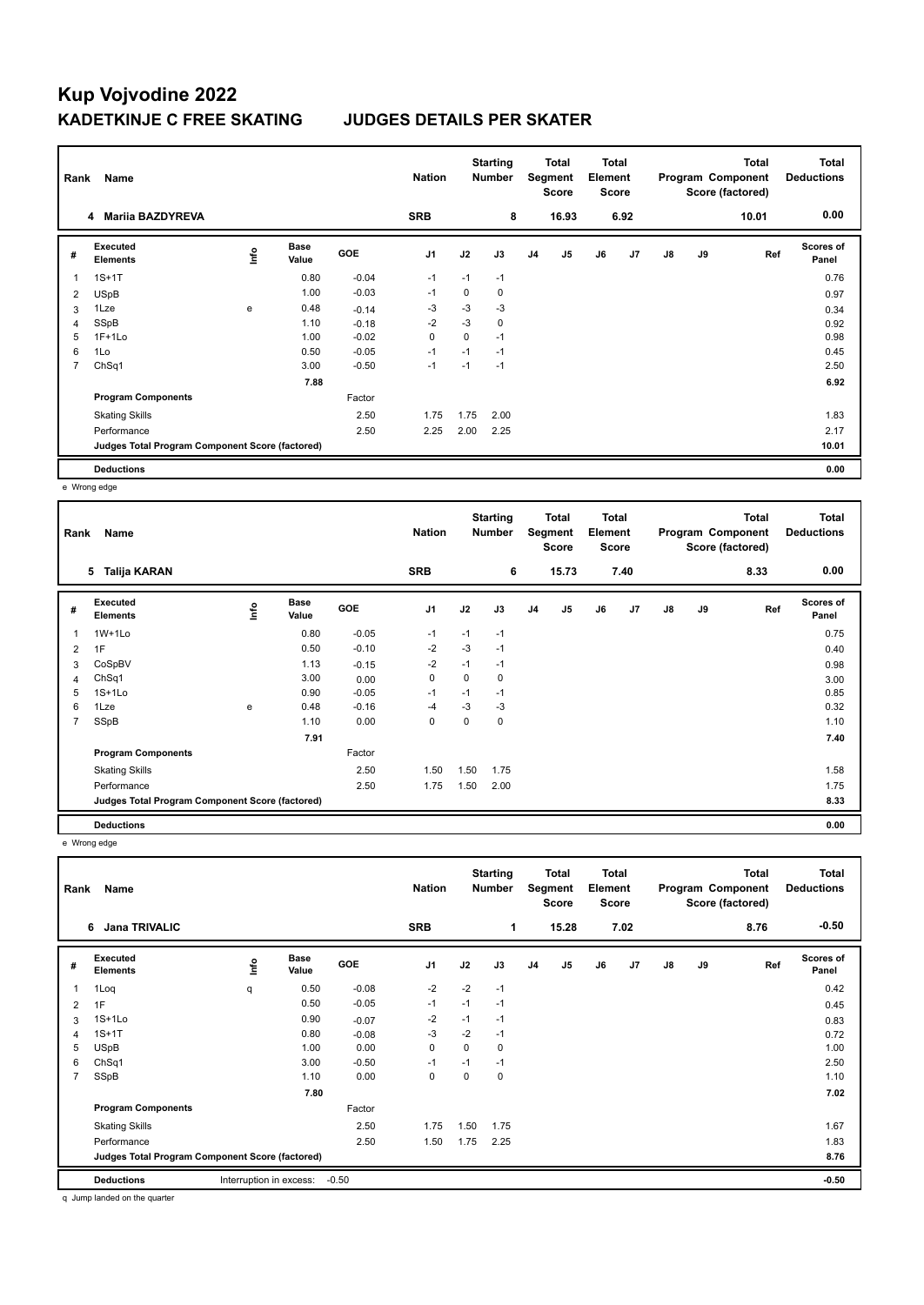| Rank           | Name                                            |         |                      |            | <b>Nation</b>  |             | <b>Starting</b><br><b>Number</b> |                | <b>Total</b><br>Segment<br><b>Score</b> | <b>Total</b><br>Element<br><b>Score</b> |                |               |    | <b>Total</b><br>Program Component<br>Score (factored) | <b>Total</b><br><b>Deductions</b> |
|----------------|-------------------------------------------------|---------|----------------------|------------|----------------|-------------|----------------------------------|----------------|-----------------------------------------|-----------------------------------------|----------------|---------------|----|-------------------------------------------------------|-----------------------------------|
|                | Nadja IGNJATOVSKA<br>7                          |         |                      |            | <b>MKD</b>     |             | $\overline{7}$                   |                | 12.40                                   |                                         | 4.77           |               |    | 8.13                                                  | $-0.50$                           |
| #              | Executed<br><b>Elements</b>                     | ۴       | <b>Base</b><br>Value | <b>GOE</b> | J <sub>1</sub> | J2          | J3                               | J <sub>4</sub> | J5                                      | J6                                      | J <sub>7</sub> | $\mathsf{J}8$ | J9 | Ref                                                   | <b>Scores of</b><br>Panel         |
|                | $1W+1T$                                         |         | 0.70                 | $-0.01$    | $-1$           | $\mathbf 0$ | 0                                |                |                                         |                                         |                |               |    |                                                       | 0.69                              |
| $\overline{2}$ | $1S+1T$                                         |         | 0.80                 | $-0.04$    | $-1$           | $-1$        | $-1$                             |                |                                         |                                         |                |               |    |                                                       | 0.76                              |
| 3              | Sp                                              |         | 0.00                 | 0.00       |                |             |                                  |                |                                         |                                         |                |               |    |                                                       | 0.00                              |
| 4              | 1Lo<                                            | $\prec$ | 0.40                 | $-0.15$    | $-4$           | $-4$        | $-3$                             |                |                                         |                                         |                |               |    |                                                       | 0.25                              |
| 5              | ChSq1                                           |         | 3.00                 | $-0.33$    | 0              | $-1$        | $-1$                             |                |                                         |                                         |                |               |    |                                                       | 2.67                              |
| 6              | 1S                                              |         | 0.40                 | 0.00       | $\mathbf 0$    | 0           | $\mathbf 0$                      |                |                                         |                                         |                |               |    |                                                       | 0.40                              |
| $\overline{7}$ | SSp                                             |         | 0.00                 | 0.00       | ٠              |             |                                  |                |                                         |                                         |                |               |    |                                                       | 0.00                              |
|                |                                                 |         | 5.30                 |            |                |             |                                  |                |                                         |                                         |                |               |    |                                                       | 4.77                              |
|                | <b>Program Components</b>                       |         |                      | Factor     |                |             |                                  |                |                                         |                                         |                |               |    |                                                       |                                   |
|                | <b>Skating Skills</b>                           |         |                      | 2.50       | 1.50           | 1.50        | 1.50                             |                |                                         |                                         |                |               |    |                                                       | 1.50                              |
|                | Performance                                     |         |                      | 2.50       | 2.00           | 1.50        | 1.75                             |                |                                         |                                         |                |               |    |                                                       | 1.75                              |
|                | Judges Total Program Component Score (factored) |         |                      |            |                |             |                                  |                |                                         |                                         |                |               |    |                                                       | 8.13                              |
|                | <b>Deductions</b>                               |         | Falls:               | $-0.50$    |                |             |                                  |                |                                         |                                         |                |               |    |                                                       | $-0.50$                           |

< Under-rotated jump

| Rank | Name                                            |                |                      |            | <b>Nation</b>            |          | <b>Starting</b><br><b>Number</b> |                | <b>Total</b><br>Segment<br><b>Score</b> | Total<br>Element<br><b>Score</b> |                |               |    | <b>Total</b><br>Program Component<br>Score (factored) | <b>Total</b><br><b>Deductions</b> |
|------|-------------------------------------------------|----------------|----------------------|------------|--------------------------|----------|----------------------------------|----------------|-----------------------------------------|----------------------------------|----------------|---------------|----|-------------------------------------------------------|-----------------------------------|
|      | Mihaela MILOSEVSKA<br>8                         |                |                      |            | <b>MKD</b>               |          | 5                                |                | 11.89                                   |                                  | 3.96           |               |    | 7.93                                                  | 0.00                              |
| #    | Executed<br><b>Elements</b>                     | $\frac{6}{10}$ | <b>Base</b><br>Value | <b>GOE</b> | J <sub>1</sub>           | J2       | J3                               | J <sub>4</sub> | J5                                      | J6                               | J <sub>7</sub> | $\mathsf{J}8$ | J9 | Ref                                                   | Scores of<br>Panel                |
| 1    | $1W+1T$                                         |                | 0.70                 | $-0.03$    | $-1$                     | $\Omega$ | $-1$                             |                |                                         |                                  |                |               |    |                                                       | 0.67                              |
| 2    | $1S+1T$                                         |                | 0.80                 | $-0.04$    | $-1$                     | $-1$     | $-1$                             |                |                                         |                                  |                |               |    |                                                       | 0.76                              |
| 3    | USp                                             |                | 0.00                 | 0.00       | $\overline{\phantom{a}}$ |          |                                  |                |                                         |                                  |                |               |    |                                                       | 0.00                              |
| 4    | 1Lo<<                                           | <<             | 0.00                 | 0.00       |                          |          | $\overline{\phantom{a}}$         |                |                                         |                                  |                |               |    |                                                       | 0.00                              |
| 5    | ChSq1                                           |                | 3.00                 | $-0.83$    | 0                        | 0        | $-5$                             |                |                                         |                                  |                |               |    |                                                       | 2.17                              |
| 6    | 1S                                              |                | 0.40                 | $-0.04$    | $-1$                     | $-1$     | $-1$                             |                |                                         |                                  |                |               |    |                                                       | 0.36                              |
| 7    | SSp                                             |                | 0.00                 | 0.00       |                          |          |                                  |                |                                         |                                  |                |               |    |                                                       | 0.00                              |
|      |                                                 |                | 4.90                 |            |                          |          |                                  |                |                                         |                                  |                |               |    |                                                       | 3.96                              |
|      | <b>Program Components</b>                       |                |                      | Factor     |                          |          |                                  |                |                                         |                                  |                |               |    |                                                       |                                   |
|      | <b>Skating Skills</b>                           |                |                      | 2.50       | 1.50                     | 1.50     | 1.25                             |                |                                         |                                  |                |               |    |                                                       | 1.42                              |
|      | Performance                                     |                |                      | 2.50       | 2.00                     | 1.75     | 1.50                             |                |                                         |                                  |                |               |    |                                                       | 1.75                              |
|      | Judges Total Program Component Score (factored) |                |                      |            |                          |          |                                  |                |                                         |                                  |                |               |    |                                                       | 7.93                              |
|      | <b>Deductions</b>                               |                |                      |            |                          |          |                                  |                |                                         |                                  |                |               |    |                                                       | 0.00                              |

<< Downgraded jump

| Rank           | Name                                            |   |                      |            | <b>Nation</b>  |      | <b>Starting</b><br><b>Number</b> |                | Total<br>Segment<br><b>Score</b> | <b>Total</b><br>Element<br><b>Score</b> |                |               |    | <b>Total</b><br>Program Component<br>Score (factored) | <b>Total</b><br><b>Deductions</b> |
|----------------|-------------------------------------------------|---|----------------------|------------|----------------|------|----------------------------------|----------------|----------------------------------|-----------------------------------------|----------------|---------------|----|-------------------------------------------------------|-----------------------------------|
|                | <b>Ana DOBRILOVIC</b><br>9                      |   |                      |            | <b>SRB</b>     |      | $\overline{2}$                   |                | 11.81                            |                                         | 5.55           |               |    | 6.26                                                  | 0.00                              |
| #              | <b>Executed</b><br><b>Elements</b>              | ۴ | <b>Base</b><br>Value | <b>GOE</b> | J <sub>1</sub> | J2   | J3                               | J <sub>4</sub> | J5                               | J6                                      | J <sub>7</sub> | $\mathsf{J}8$ | J9 | Ref                                                   | <b>Scores of</b><br>Panel         |
| 1              | <b>USpB</b>                                     |   | 1.00                 | $-0.13$    | $-2$           | $-2$ | 0                                |                |                                  |                                         |                |               |    |                                                       | 0.87                              |
| 2              | 1S                                              |   | 0.40                 | $-0.07$    | $-2$           | $-2$ | $-1$                             |                |                                  |                                         |                |               |    |                                                       | 0.33                              |
| 3              | $1S+1T$                                         |   | 0.80                 | $-0.05$    | $-1$           | $-2$ | $-1$                             |                |                                  |                                         |                |               |    |                                                       | 0.75                              |
| 4              | ChSq1                                           |   | 3.00                 | $-0.83$    | $-2$           | $-1$ | $-2$                             |                |                                  |                                         |                |               |    |                                                       | 2.17                              |
| 5              | 1T                                              |   | 0.40                 | $-0.05$    | $-2$           | $-1$ | $-1$                             |                |                                  |                                         |                |               |    |                                                       | 0.35                              |
| 6              | <b>USpB</b>                                     |   | 1.00                 | $-0.13$    | -3             | $-1$ | 0                                |                |                                  |                                         |                |               |    |                                                       | 0.87                              |
| $\overline{7}$ | 1W                                              |   | 0.30                 | $-0.09$    | $-3$           | $-3$ | $-3$                             |                |                                  |                                         |                |               |    |                                                       | 0.21                              |
|                |                                                 |   | 6.90                 |            |                |      |                                  |                |                                  |                                         |                |               |    |                                                       | 5.55                              |
|                | <b>Program Components</b>                       |   |                      | Factor     |                |      |                                  |                |                                  |                                         |                |               |    |                                                       |                                   |
|                | <b>Skating Skills</b>                           |   |                      | 2.50       | 1.00           | 1.00 | 1.50                             |                |                                  |                                         |                |               |    |                                                       | 1.17                              |
|                | Performance                                     |   |                      | 2.50       | 1.25           | 1.00 | 1.75                             |                |                                  |                                         |                |               |    |                                                       | 1.33                              |
|                | Judges Total Program Component Score (factored) |   |                      |            |                |      |                                  |                |                                  |                                         |                |               |    |                                                       | 6.26                              |
|                | <b>Deductions</b>                               |   |                      |            |                |      |                                  |                |                                  |                                         |                |               |    |                                                       | 0.00                              |